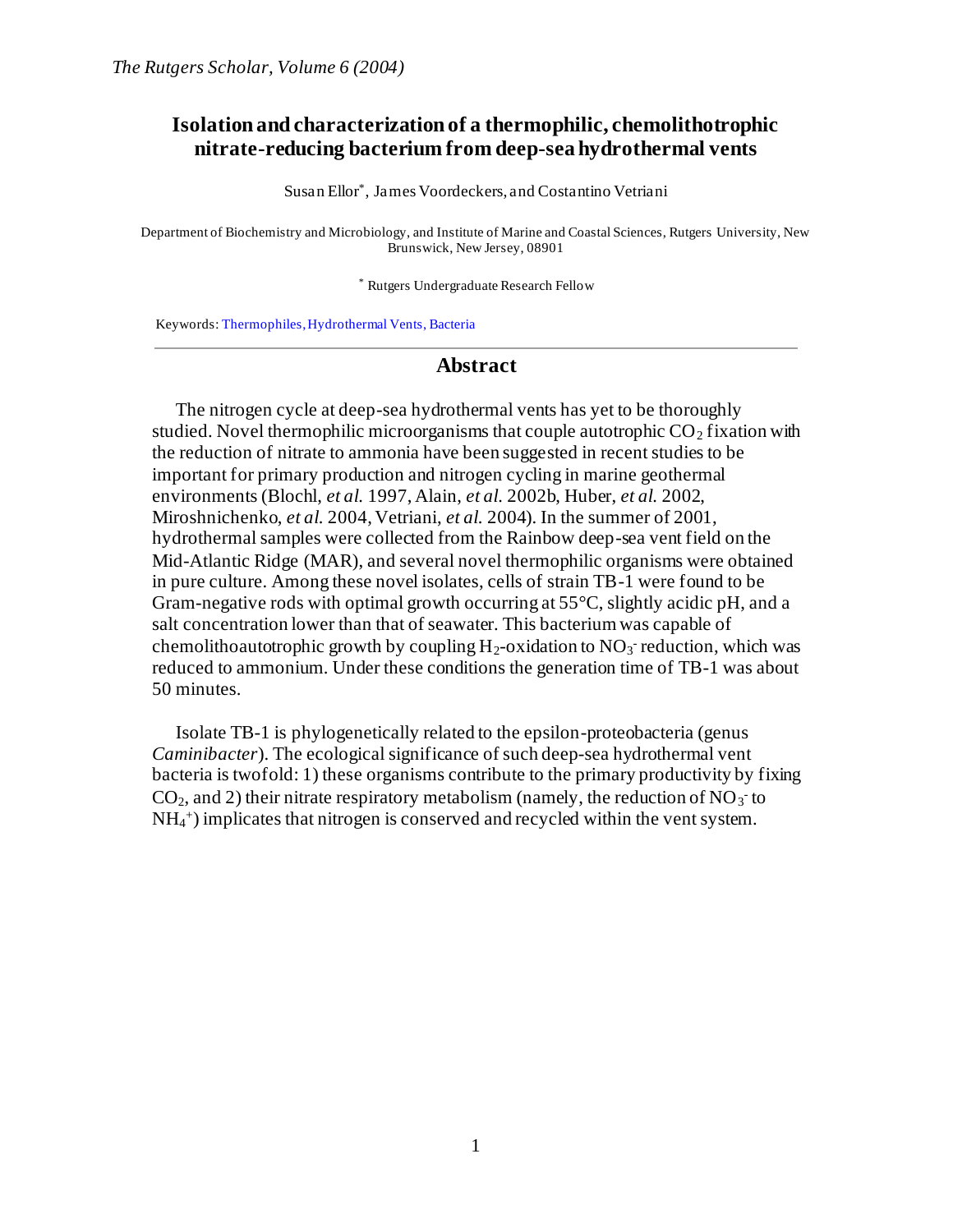## **Introduction**

The epsilon-proteobacteria comprise a complex subclass of Gram-negative, microaerophilic and/or anaerobic, chemoorganoheterotrophic or chemolithotrophic bacteria that are found to survive in an assortment of habitats. In microbial ecology studies, it is important to assess the composition and structure of the microbial communities inhabiting a given niche. Molecular surveys of 16S rRNA genes (amplified from a natural community by PCR and then sequenced) are used to examine the diversity and composition of microbial communities as they occur in their natural environment. For example, using a molecular ecological approach, the epsilonproteobacteria have been found to represent a relevant fraction of the microbial communities at deep-sea vents located on both the Atlantic and the Pacific oceans (Longnecker and Reysenbach 2001, Alain, *et al.* 2002a, Lopez-Garcia, *et al.* 2003). Results from these studies revealed that this bacterial group accounted for between 40% to 80% of the 16S rRNA clones sequenced.

Overall, these molecular studies revealed an unsuspected genetic diversity that lacked a counterpart in organisms that could be brought into culture in the laboratory. This discrepancy between the diversity observed in 16S rRNA clones and in cultured organisms is worthy of investigation, because it questions whether each organism is really well represented at the site of isolation, or if chance selection of a rare organism occurred, despite its relative insignificance in the population as a whole. In an effort to bring into culture some of these "unculturable" organisms, this study sought to bridge the existing gap in the epsilon-proteobacteria, whose sequence diversity has not matched the diversity of the organisms grown in pure cultures in the laboratory.

A thermophilic epsilon-proteobacterium was isolated from a deep-sea hydrothermal vent on Mid-Atlantic Ridge (MAR), and was designated as TB-1. This organism was selected as the subject of this research project because it represented a novel, cultured member of the frequently detected epsilon proteobacteria in 16S rRNA based diversity surveys of vent microbial communities.

This paper contributes to the morphological and physiological characterization of TB-1, a novel thermophilic member of the epsilon-proteobacteria.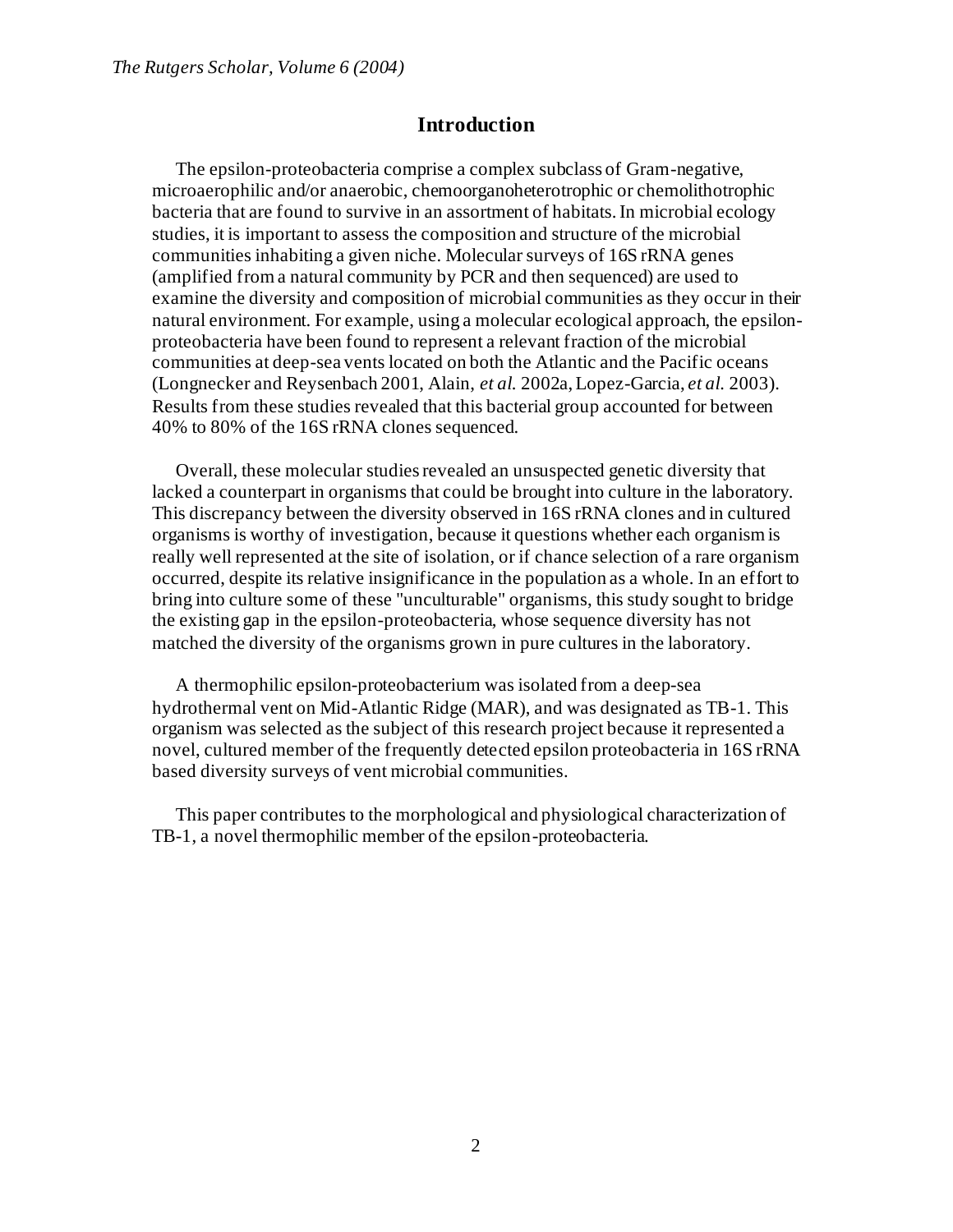# **Materials and Methods**

#### **Sample Collection**

In 2001, samples of black smokers (polymetallic sulfide structures venting hot hydrothermal fluids at the bottom of the ocean) were collected using the deepsubmergence vehicle *Alvin* at the Rainbow vent field, located on the MAR (36°14'N, 33°54'W), at a depth of depth 2,300 meters. The in-situ temperature of the fluids emitted from the black smoker was 158°C. We can assume that a temperature gradient occurs between the inside of the chimney (158°C) and the surrounding seawater (2°C), creating several ecological niches that can be colonized by microorganisms. The samples were stored at 4°C until enrichment were initiated in the laboratory.

#### **Culture Medium**

The isolate was enriched and routinely cultivated in strictly anaerobic medium, which contained (per liter of solution): NaCl, 20.0 g; MgSO<sub>4</sub>  $\cdot$  7H<sub>2</sub>O, 3.5 g; MgCl<sub>2</sub>  $\cdot$ 6H<sub>2</sub>O, 2.75 g; KCl, 0.325 g; KNO<sub>3</sub>, 1.0 g; CaCl<sub>2</sub> · 2H<sub>2</sub>O, 0.750 g; KH<sub>2</sub>PO<sub>4</sub>, 0.5 g; NaBr, 0.05 g; H<sub>3</sub>BO<sub>3</sub>, 0.015 g; SrCl<sub>2</sub> · 6H<sub>2</sub>O, 7.5 mg; (NH<sub>4</sub>)<sub>2</sub>SO<sub>4</sub>, 10 mg; KI, 0.05 mg in 0.1mL;  $\text{Na}_2\text{WO}_4 \cdot 2\text{H}_2\text{O}$ , 0.1 mg;  $\text{NiCl}_2 \cdot 6\text{H}_2\text{O}$ , 2 mg; trace element solution 141 [\(http://www.dsmz.de/media/med141.htm](http://www.dsmz.de/media/med141.htm)), 10 mL; Resazurin indicator, 1.0 mg. In order to reduce (i.e., scavenge oxygen) the medium, 10 mL of 50g/l Na<sub>2</sub>S were added slowly, following boiling and subsequent cooling under a stream of  $H_2/CO_2$ . The pH of the medium was lowered to 5.5 using  $10N H<sub>2</sub>SO<sub>4</sub>$ , and then 10 mL portions of the medium were aliquoted anaerobically in previously gassed  $(N_2)$  stoppered tubes.

#### **Isolation of Pure Cultures**

Enrichment cultures were initiated by inoculating a fragment  $(-1, \gamma)$  of black smoker into the culture medium and were initially incubated at  $65^{\circ}$ C. After five subsequent transfers, growth was robust and rod shaped cells could be visualized under the microscope. Strain TB-1 was isolated by plating an aliquot of the liquid culture on solidified medium (obtained by supplementing the medium described above with 1 g/l of gelling agent). The inoculated Petri dishes were incubated at the desired temperature (65 $^{\circ}$ C) in an anaerobic jar (Oxoid) under a H<sub>2</sub>/CO<sub>2</sub> atmosphere, and it was then examined for the development of colonies. A colony, originating from a single cell, was transferred from solid to liquid medium, and the purity of the isolates was confirmed by microscopic observation and by sequencing of several independent 16S rRNA clones. In order to monitor the growth of strain TB-1, direct cell counts were carried out by visualization of acridine orange stained cells, using an Olympus BX-60 microscope equipped with an 100X oil immersion objective.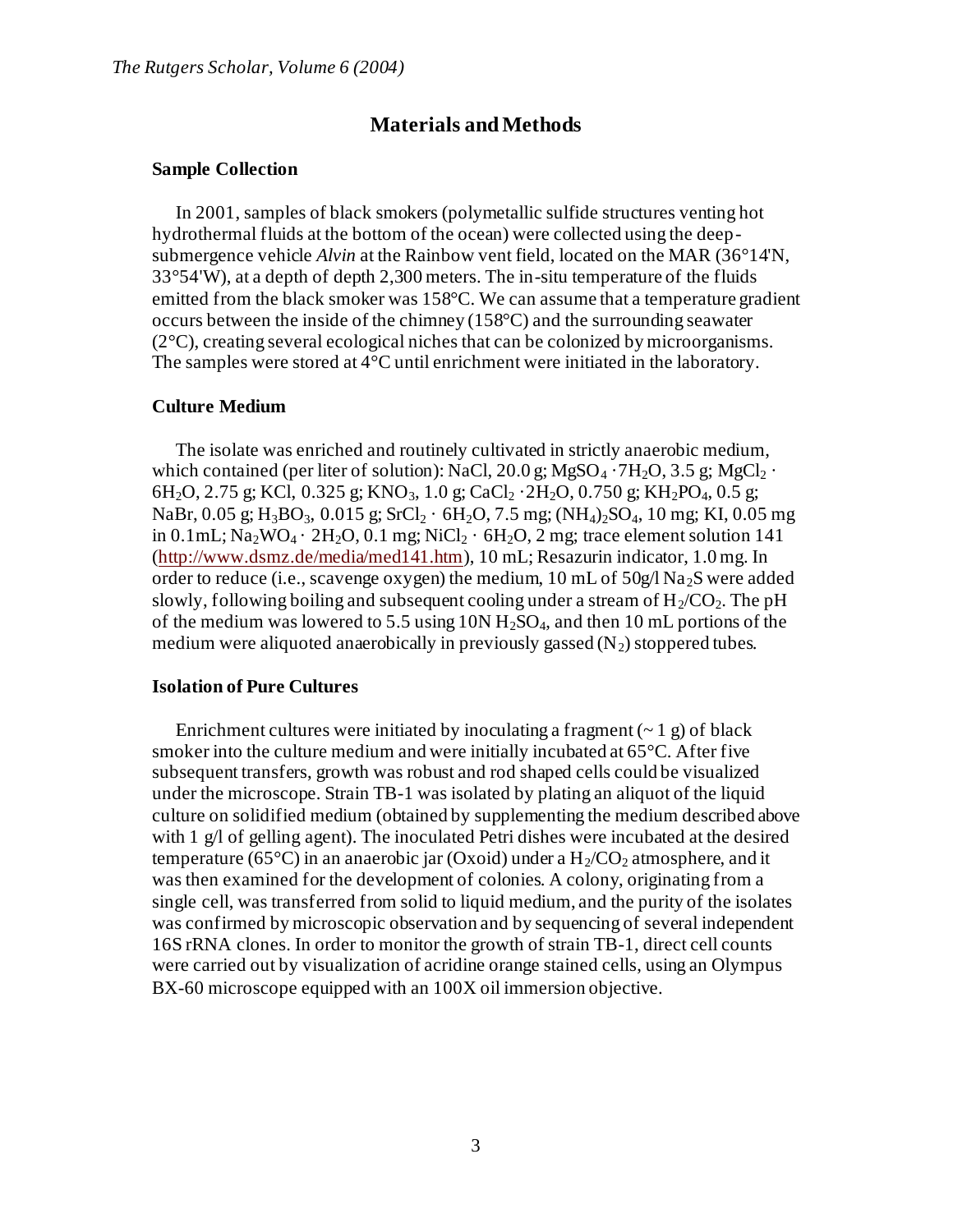#### **Sequencing and Phylogenetic Analysis of the 16S rRNA Gene**

PCR amplification of the 16S rRNA gene from strain TB-1 was carried out, and the product was sequenced. In order to obtain the entire sequence of the 16S rRNA gene, 3.2 pmol of oligonucleotide primers 8F, 515F, 907R and 1517R, respectively (synthesized in the DNA Sequencing and Synthesis Core Facility of the Robert Wood Johnson Medical School[; http://www2.umdnj.edu/dnalbweb/](http://www2.umdnj.edu/dnalbweb/)), were used in cycle sequencing reactions. The "Auto Assembler" computer program (Perkin Elmer) was used to assemble the sequencing products from the different primers. The assembled sequence was sent to a Sun Spark 10 workstation, and the Arb program (a database of several thousand organisms from the three Domains of life, Archaea, Bacteria, Eukarya[; http://www.arb.de.vu/](http://www.arb.de.vu/)) was used to construct a phylogenetic tree.

### **Results**

#### **Characterization of** *Caminibacter* **strain TB-1**

A thermophilic, chemolithoautotrophic, strictly anaerobic bacterium was isolated from the walls of a black smoker collected at the Rainbow hydrothermal vent site on the MAR. The organism grew by reduction of nitrate to ammonium using molecular hydrogen as the electron donor  $(H_2/CO_2 80\%/20\%$  v/v are supplied in the gas phase).

**Morphology**. As shown in Figure 1, strain TB-1 is a short rod, approximately 1-2 µm in length, and 0.5 µm in width. Figure 1 shows the cytoplasmic membrane and a periplasmic space. Seen just interior to this are stacks of membranes whose function is unknown, although, in some cases, such membrane stacks have been found to be important in organizing internal enzymatic complexes. Further analysis may demonstrate an analogous function in TB-1.

**Optimal temperature for growth**. TB-1 was isolated at 65°C. In order to establish the isolate's optimal growth temperature, as well as its upper and lower limits of thermotolerance, growth of TB-1 was monitored at a temperature range varying between 45 and 65°C, in 5°C increments. Figure 2 shows that the optimal temperature for growth of isolate TB-1 is 50°C. At the optimal growth temperature, TB-1 exhibited the shortest generation (i.e., doubling) time (1 hour, 30 minutes minutes).

**Oxygen Tolerance**. TB-1 was tested in a medium with small oxygen content (supplied in the gas phase at  $0.5\%$  v/v). TB-1 did not grow in the presence of  $0.5\%$ oxygen, and it was only able to grow in oxygen depleted medium. Therefore we conclude that TB-1 is: i) not capable of using molecular oxygen as a terminal electron acceptor; and ii) a strictly anaerobic bacterium.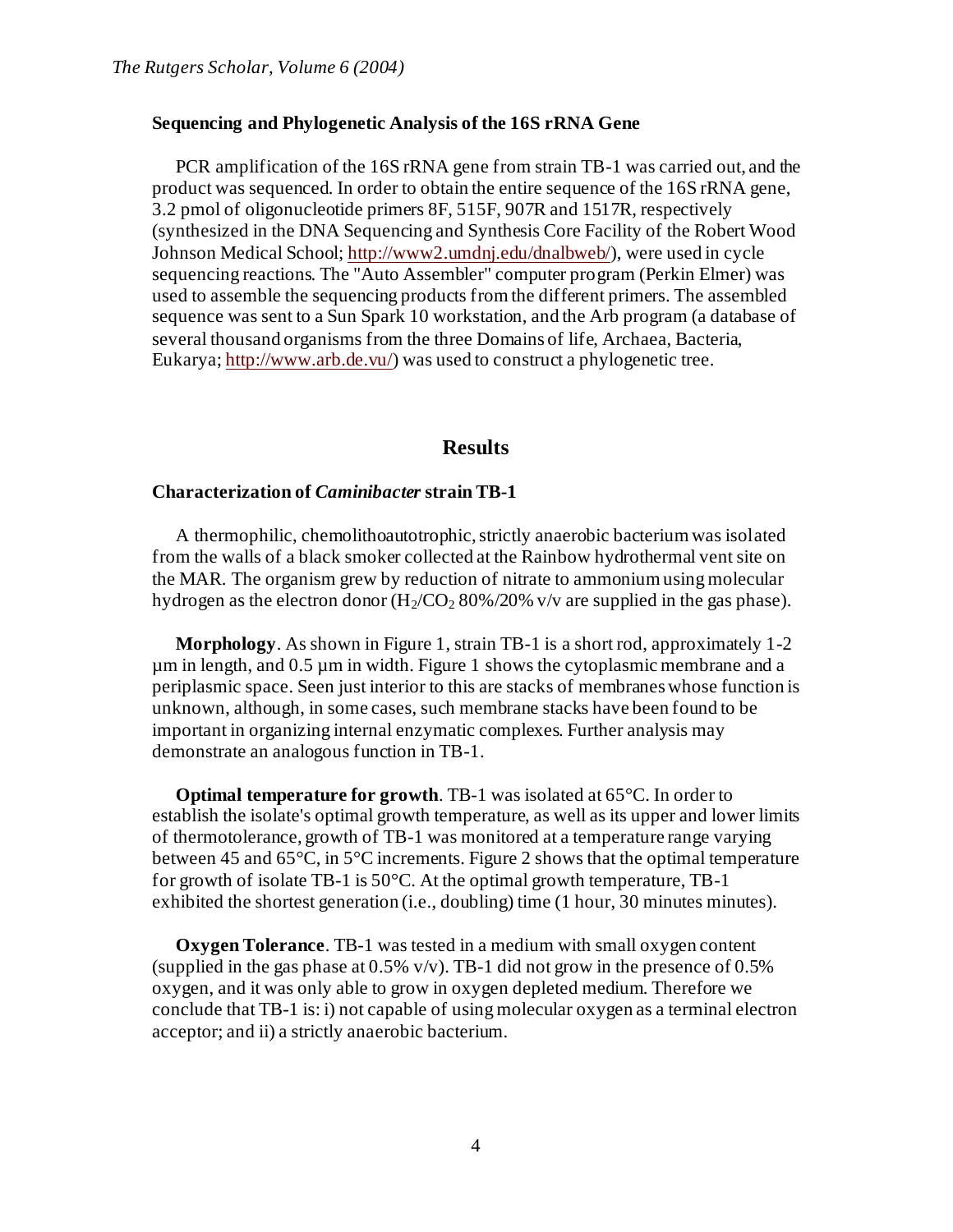**Energy Metabolism**. When isolate TB-1 was grown with molecular hydrogen and nitrate as the electron donor and acceptor, respectively, nitrate was reduced to ammonium, which accumulated in the culture medium. Nitrate, nitrite, and ammonium were quantitatively measured on an ion analyzer. When nitrate was replaced with elemental sulfur as the terminal electron acceptor, a long lag phase (up to 2 days) was observed before exponential growth. This indicates that sulfur is a suboptimal substrate for the energy-yielding metabolism of this organism.

**Phylogenetic Analysis**. Figure 3 shows a phylogenetic tree based on 16S rRNA sequences of strain TB-1 and related bacteria. Phylogenetic analysis revealed that isolate TB-1 belongs to the genus *Caminibacter*, within the epsilon subgroup of the proteobacteria. Isolate TB-1 is closely related to another bacterium isolated in our laboratory (TB-2; 99.6% sequence similarity), and to both *Caminibacter hydrogeniphilus* and *C. profundus* (sequence similarity ~ 96%). A comparison of the 16S rRNA sequence similarity of our organisms with that of *C. hydrogenophilus and C. profundus*is illustrated in Table 1, which shows noticeable differences between these organisms. Two organisms with a sequence similarity lower than 98% are considered different species, although further evidence, both at the physiological and genetic level, is usually required for microbial classification, according to internationally accepted conventions (Boone, *et al.* 2001).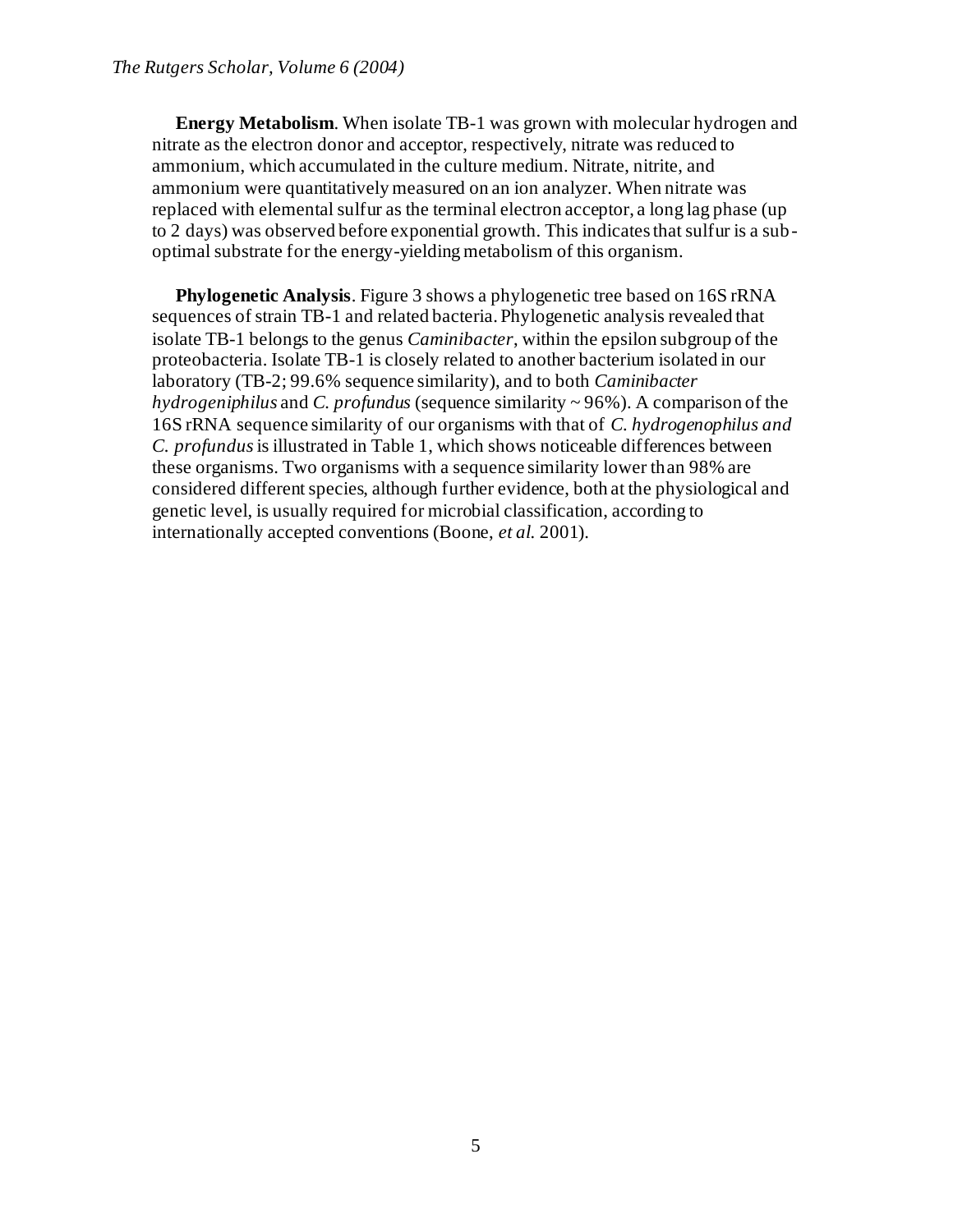## **Discussion and Conclusions**

The mineralogy of deep-sea hydrothermal vent chimneys is determined mainly by the temperature, chemical composition and flux rate of the end member fluid (Tivey 1995). The chimney mineral composition determines its porosity, which in turn affects the steep thermal and chemical (oxygen, nutrients) gradients within the walls. The availability of redox couples for microbial processes depends largely on these gradients, which therefore influence the distribution of microorganisms within the chimney walls. *Caminibacter* strain TB-1 seems to be well adapted to live in the active chimney walls: the vent fluids enriched with molecular hydrogen provide its energy source, and it uses nitrate from the bottom seawater as an electron acceptor. Its optimal growth conditions, with a temperature of 55°C, slightly acidic pH, and a salt concentration lower than that of seawater, reflect conditions that may be found within the chimney walls where the hot, reduced hydrothermal fluids mix with the frigid, oxygenated seawater. The energy metabolism of isolate TB-1, namely the reduction of nitrate to ammonium, suggests that nitrogen is conserved in the vent ecosystem and it is recycled within the vent microbial communities (e.g., by reoxidation of ammonium to nitrite by ammonia oxidizing organisms). The relative abundance of the *Caminibacter* species in geothemal environments awaits more thorough assessment. However, available studies suggest that these organisms could play a critical role in vent ecology. In principle, the ammonium produced by these organisms through nitrate respiration could supply a nitrogen source to other vent inhabitants, as well as an electron donor to chemolithoautotrophic ammonia-oxidizing bacteria. In either case, nitrate-ammonifying organisms may play a pivotal role in the cycling of nitrogen at deep-sea hydrothermal vents.

Further efforts towards the characterization of strain TB-1 will continue to define the parameters of its survival, and the optima (with respect to temperature, salinity, pH, nutrient concentration) at which it thrives. Overall, the data presented in this paper suggest that isolate TB-1 represents a novel species within the newly described genus *Caminibacter*.

### **Acknowledgments**

We thank the crew of R/V *Atlantis*, and the crew and pilots of the Deep-Submergence Vehicle *Alvin* for their skilled operations at sea. We also thank Valentin Starovoytov for assistance with electron microscopy. This work was supported by a grant from the N. J. Agricultural and Experimental Station to C. Vetriani.

## **References**

**Alain, K., Olagnon, M., Desbruyeres, D., Page, A., Barbier, G., Juniper, S. K., Querellou, J. and Cambon-Bonavita, M. A. (2002a)**. Phylogenetic characterization of the bacterial assemblage associated with mucous. secretions of the hydrothermal vent polychaete Paralvinella palmiformis. *Fems Microbiology Ecology* **42**:463-476.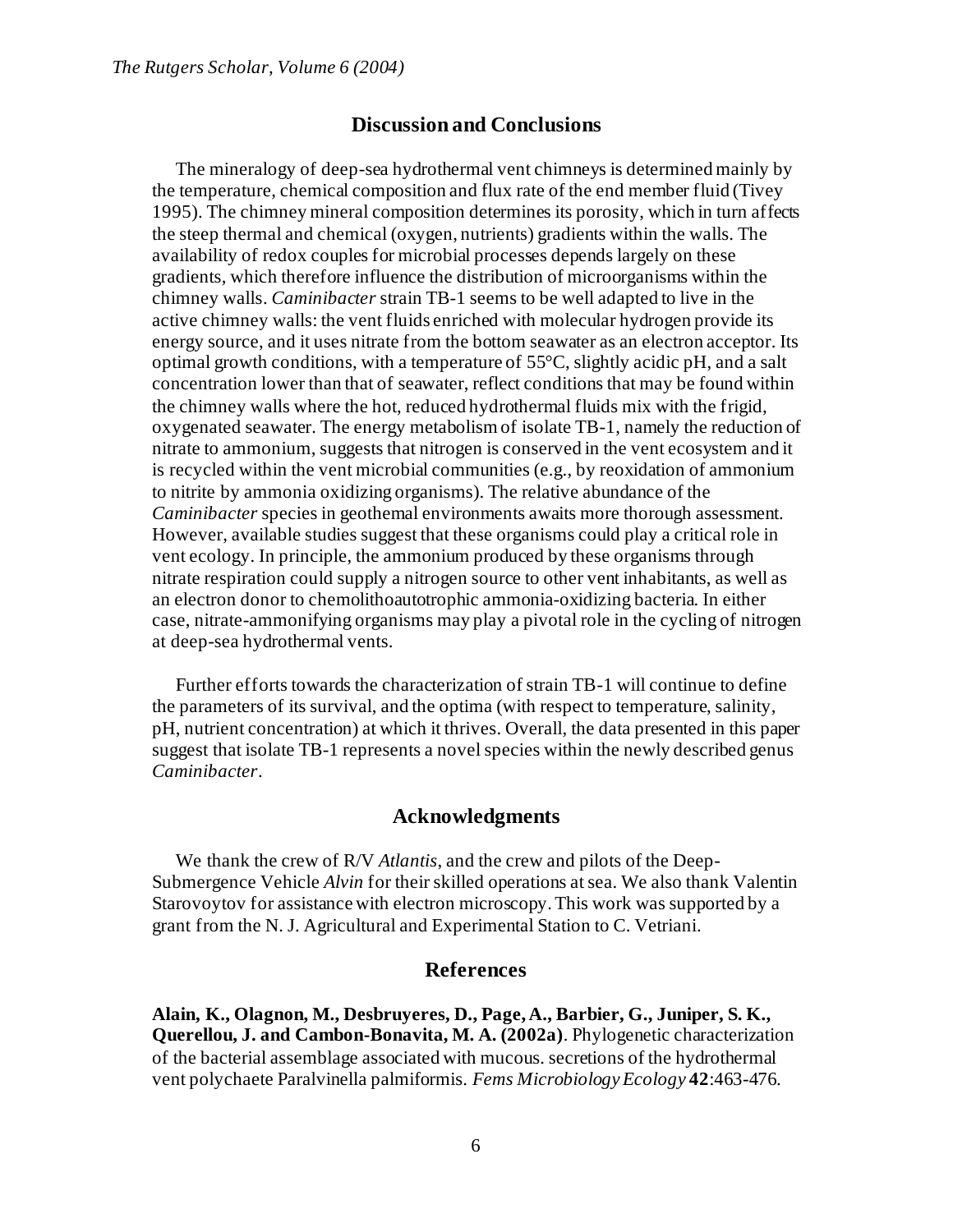**Alain, K., Querellou, J., Lesongeur, F., Pignet, P., Crassous, P., Raguenes, G., Cueff, V. and Cambon- Bonavita, M. A. (2002b)**. *Caminibacter hydrogeniphilus* gen. nov., sp nov., a novel thermophilic, hydrogen-oxidizing bacterium isolated from an East Pacific Rise hydrothermal vent. *International Journal of Systematic and Evolutionary Microbiology* **52**:1317-1323.

**Blochl, E., Rachel, R., Burggraf, S., Hafenbradl, D., Jannasch, H. W. and Stetter, K. O. (1997)**. *Pyrolobus fumarii*, gen. and sp. nov., represents a novel group of archaea, extending the upper temperature limit for life to 113 degrees C. *Extremophiles* **1**:14-21.

**Boone, D. R., Castenholz, R. W. and Garrity, G. M. (2001)**. Bergey's Manual of Systematic Bacteriology, 2nd edn. ed. Springer, New York.

**Huber, H., Diller, S., Horn, C. and Rachel, R. (2002)**. *Thermovibrio ruber* gen. nov., sp. nov., an extremely thermophilic, chemolithoautotrophic, nitrate-reducing bacterium that forms a deep branch within the phylum *Aquificae. Int J Syst Evol Microbiol* **52**:1859-1865.

**Longnecker, K. and Reysenbach, A. L. (2001)**. Expansion of the geographic distribution of a novel lineage of epsilon-Proteobacteria to a hydrothermal vent site on the Southern East Pacific Rise. *Fems Microbiology Ecology* **35**:287-293.

**Lopez-Garcia, P., Duperron, S., Philippot, P., Foriel, J., Susini, J. and Moreira, D. (2003)**. Bacterial diversity in hydrothermal sediment and epsilonproteobacterial dominance in experimental microcolonizers at the Mid-Atlantic Ridge. *Environ Microbiol* **5**:961-976.

**Miroshnichenko, M. L., L'Haridon, S., Schumann, P., Spring, S., Bonch-Osmolovskaya, E. A., Jeanthon, C. and Stackebrandt, E. (2004)**. *Caminibacter profundus* sp. nov., a novel thermophile of *Nautiliales* ord. nov. within the class 'Epsilonproteobacteria', isolated from a deep-sea hydrothermal vent. *Int J Syst Evol Microbiol* **54**:41-45.

**Tivey, M. K. (1995)**. The influence of hydrothermal fluid composition and advection rates on black smoker chimney mineralogy: insights from modeling transport and reaction. *Geochimica Et Cosmochimica Acta* **59**:1933-1949.

**Vetriani, C., Speck, M. D., Ellor, S. V., Lutz, R. A. and Starovoytov, V. (2004)**. Thermovibrio ammoniificans sp. nov., a thermophilic, chemolithotrophic, nitrate ammonifying bacterium from deep-sea hydrothermal vents. *Int J Syst Evol Microbiol* **54**:175-181.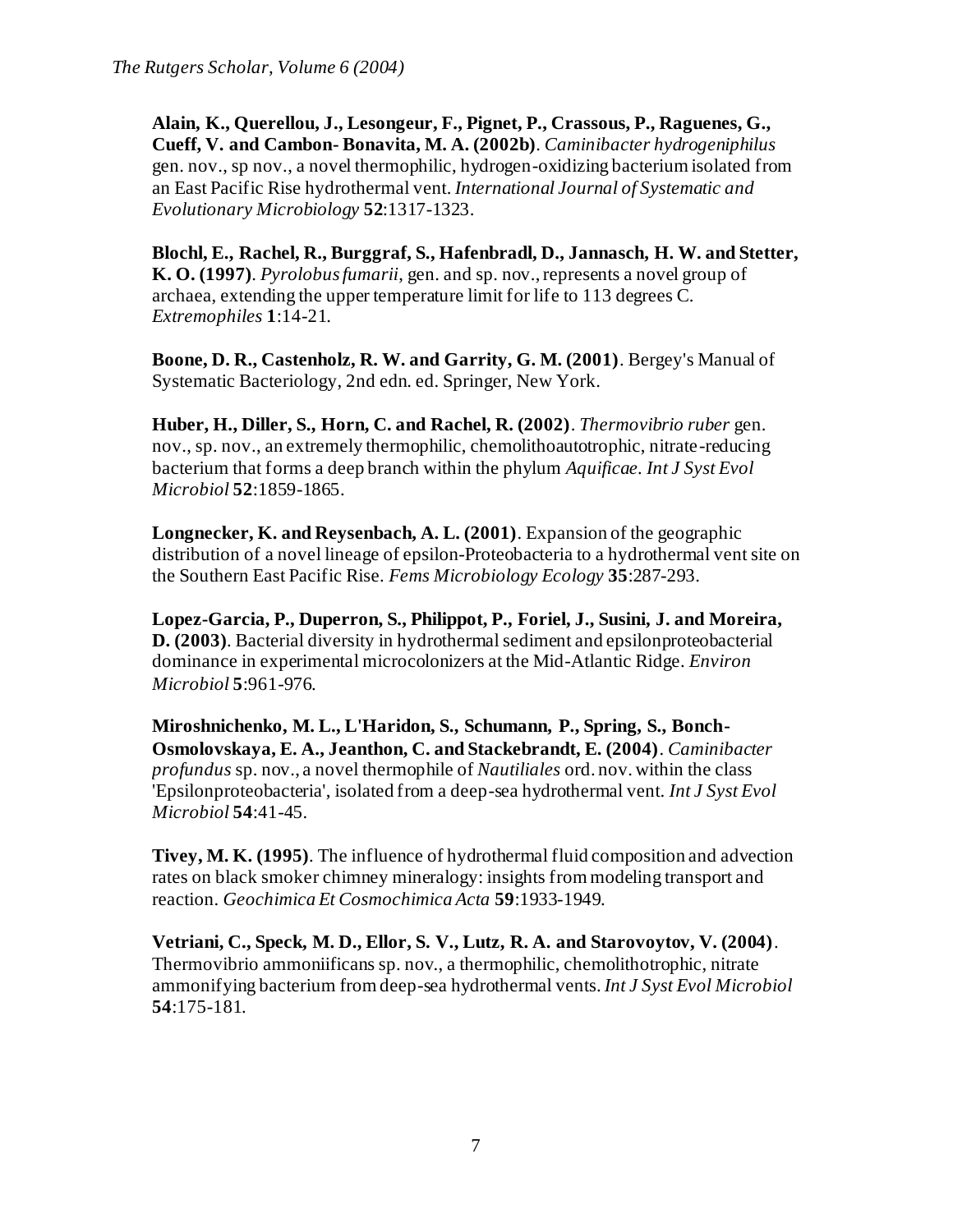

**Figure 1. Transmission Electron Micrograph of cells of isolate TB-1. The arrow indicates the location of stacked membranes (SM) inside the cytoplasm.**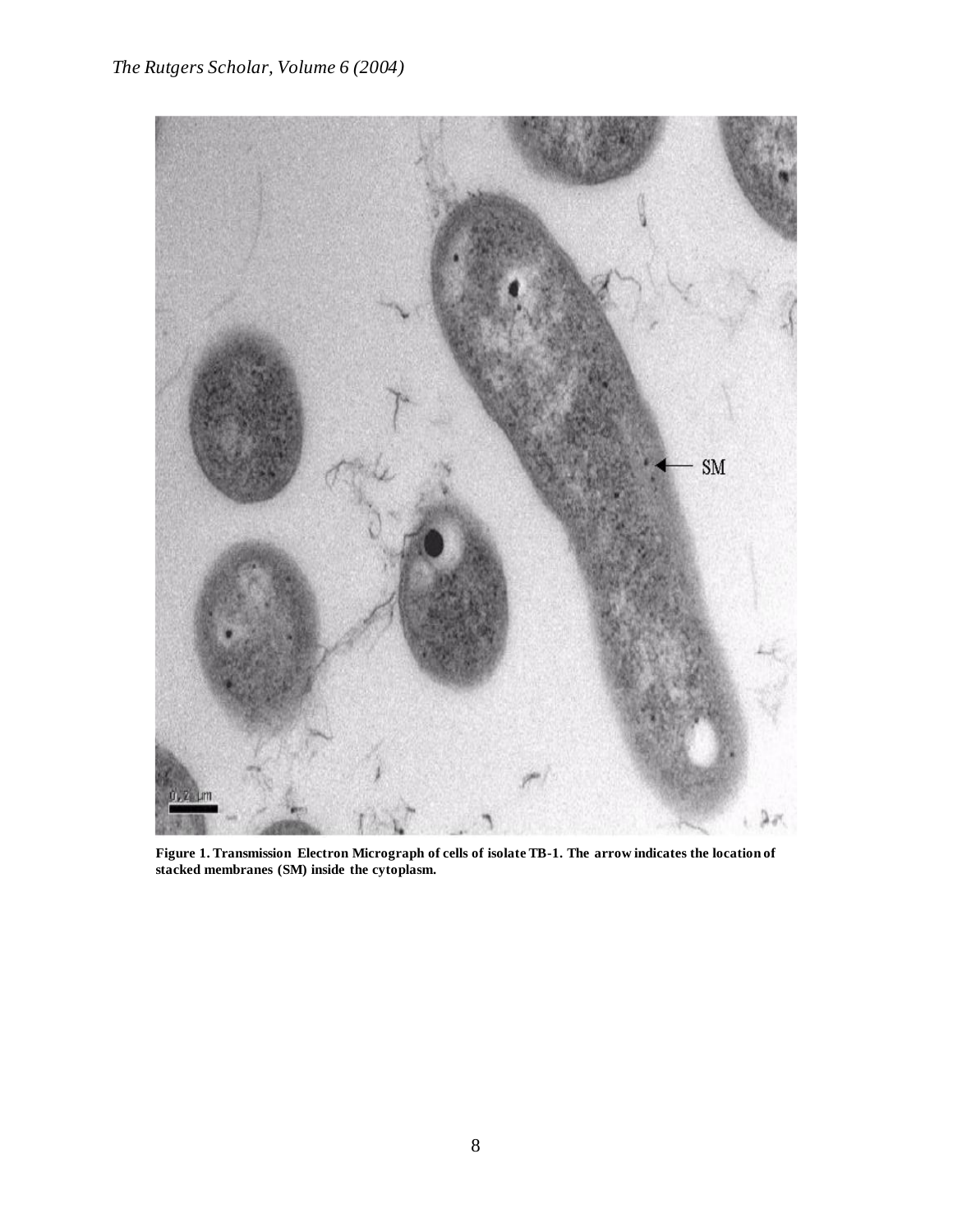

**Figure 2. Generation time (in h) of strain TB-1 during growth at different temperatures**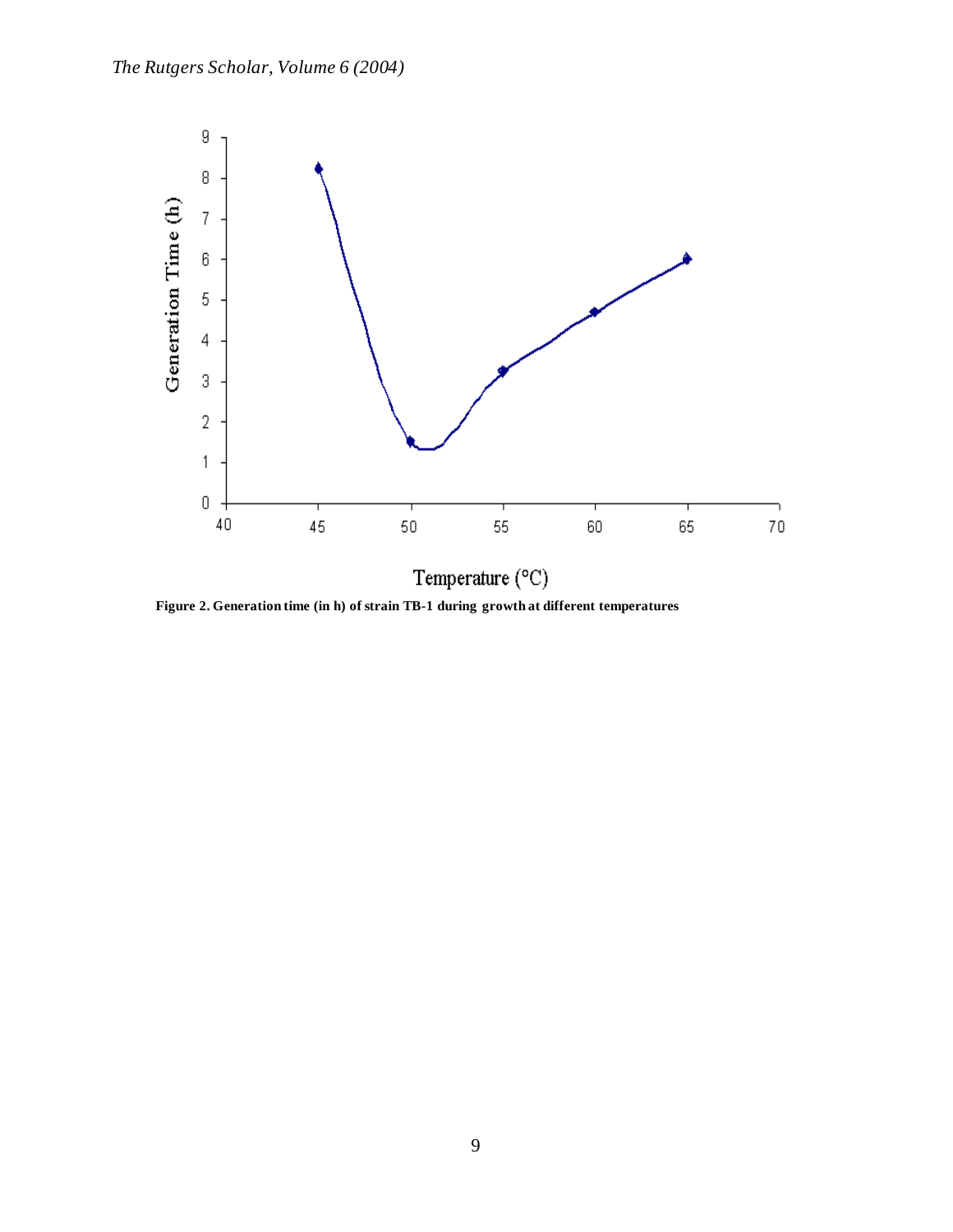

**Figure 3. Phylogenetic position of strain TB-1. The neighbor joining tree includes members of the epsilon and gamma proteobacteria. Bar, 10 substitutions per 100 nucleotides** 

Table 1. Comparison of sequence similarity among all known members of the genus *Caminibacter*